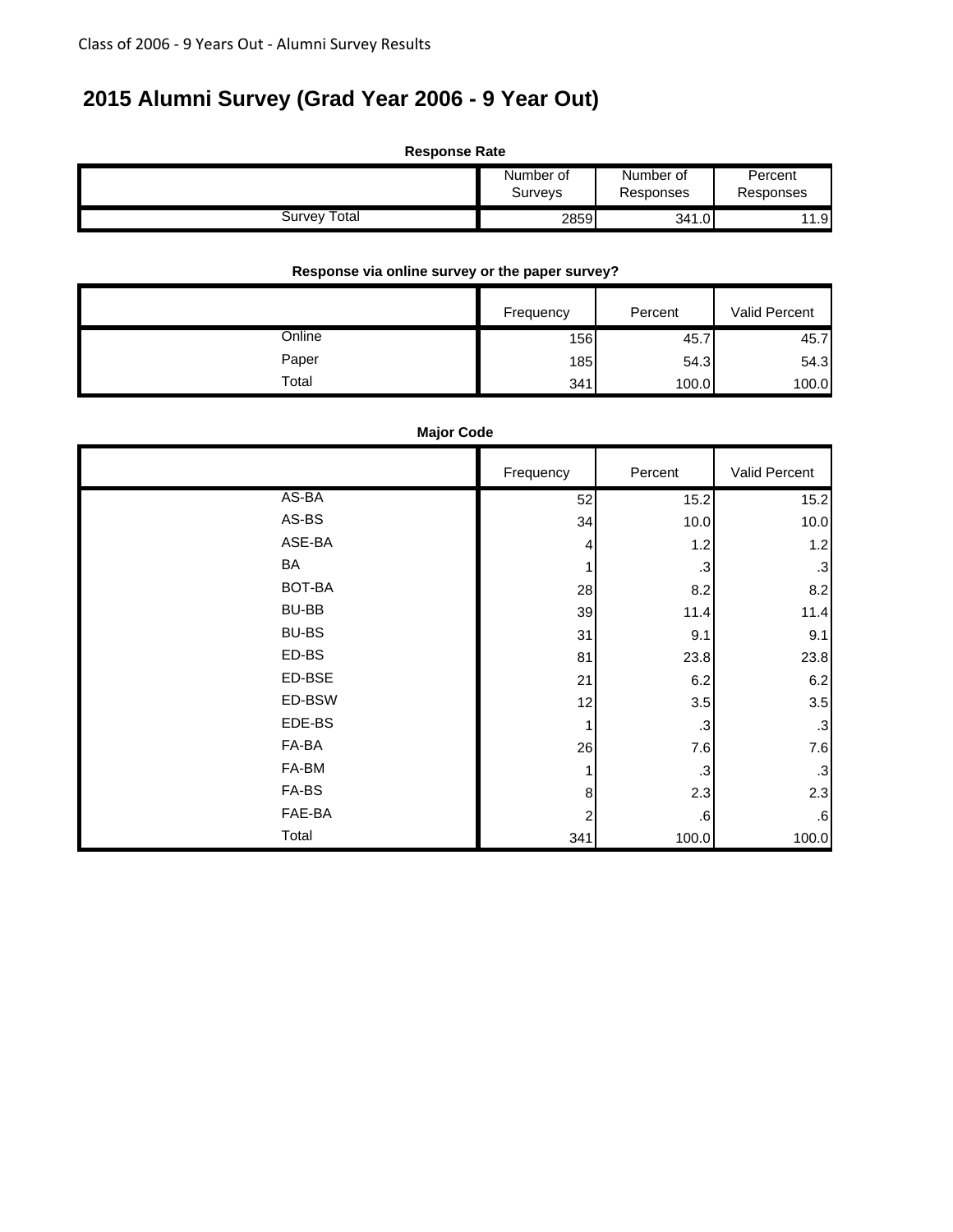### Frequency | Percent | Valid Percent Accountancy 1 2.1 2.1 Afro-American Studies **2** .6 .6 Agriculture 2.6 2.6 Art  $\begin{array}{|c|c|c|c|c|c|}\n\hline\n3 & 3 & 9 & \hline\n\end{array}$ Biology  $12$   $3.5$   $3.5$ Board of Trustees Degree 28 28 8.2 8.2 Broadcasting  $\begin{array}{ccc} 8 & 8 & 2.3 \end{array}$  2.3 Chemistry  $2$  .6 .6 Clinical Laboratory Science 2 .3 .3 .3  $Commonization$   $11$   $3.2$   $3.2$ Communication Sciences & Disorders 2.3 2.3 Community Health  $\begin{array}{|c|c|c|c|c|}\n\hline\n\text{1} & \text{3} & \text{3}\n\end{array}$ Computer Science 1.8 1.8 1.8 Construction Management **7** 2.1 2.1 Economics 2 .6 .6 Elementary & JR High Education  $\begin{array}{|c|c|c|c|c|c|}\n\hline\n\end{array}$   $\begin{array}{|c|c|c|c|}\n\hline\n\end{array}$  7 2.1 2.1 Elementary Education 13 13 3.8 3.8 Engineering Technology **1.5** 1.5 1.5 English  $8$  2.3 2.3 Family and Consumer Sciences 2.6 2.6 Finance  $\begin{array}{|c|c|c|c|c|c|}\n\hline\n\text{11} & \text{3.2} & \text{3.2} \\
\hline\n\end{array}$ Geography 1 .3 .3 Graphic Communication 3 .9 .9 Health Services Management 3 .9 .9 History 13  $\begin{array}{|c|c|c|c|c|}\n\hline\n&\text{ 13} & \text{ 3.8} \\
\hline\n&\text{ 13} & \text{ 3.8} \\
\hline\n\end{array}$ Human Resource Management 1 .3 .3 Information Systems 10 2 2 .6 Instructional Technology & Communications 3 .9 Interdisciplinary Studies **2** 2 .6  $\left| \begin{array}{ccc} \hspace{1.5cm} 5 & \hspace{1.5cm} 1.5 \end{array} \right|$  and  $\left| \begin{array}{ccc} 1.5 & \hspace{1.5cm} 1.5 \end{array} \right|$ Kinesiology 10 10 2.9 2.9 Law Enforcement and Justice Administration 36 10.6 10.6 Management  $14$   $4.1$   $4.1$ Manufacturing Engineering  $\begin{bmatrix} 1 & 3 \\ 1 & 3 \end{bmatrix}$  .3 Marketing  $\begin{array}{|c|c|c|c|c|c|}\n\hline\n3 & 3 & .9 & .9\n\end{array}$ Mathematics 6 .6 .6 Music 6 1.8 1.8

#### **Major Description**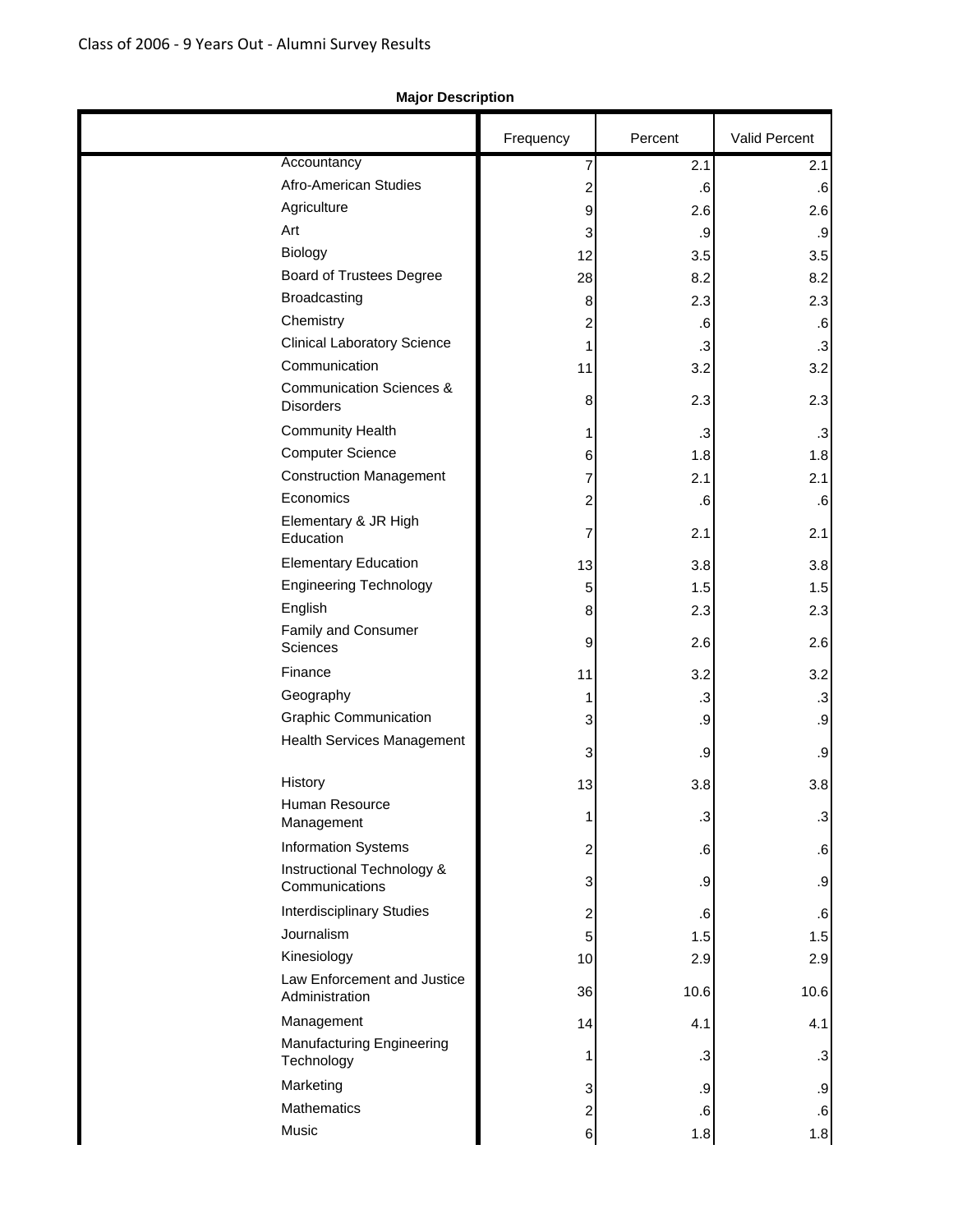### Class of 2006 ‐ 9 Years Out ‐ Alumni Survey Results

| Philosophy                                    | 3   | .9    | .9    |
|-----------------------------------------------|-----|-------|-------|
| Physics                                       | 2   | .6    | .6    |
| <b>Political Science</b>                      | 8   | 2.3   | 2.3   |
| Psychology                                    | 13  | 3.8   | 3.8   |
| Recreation, Park, & Tourism<br>Administration | 13  | 3.8   | 3.8   |
| Social Work                                   | 12  | 3.5   | 3.5   |
| Sociology                                     | 11  | 3.2   | 3.2   |
| Spanish                                       | 3   | .9    | .9    |
| Special Education                             | 7   | 2.1   | 2.1   |
| Theatre                                       |     | .3    | .3    |
| <b>Women's Studies</b>                        | 3   | .9    | .9    |
| Total                                         | 341 | 100.0 | 100.0 |

#### **Graduation Date**

|         | Frequency | Percent   | Valid Percent   |
|---------|-----------|-----------|-----------------|
| 2006/05 | 174       | 51.0      | 51.0            |
| 2006/07 | 60        | 17.6      | 17.6            |
| 2006/12 | 106       | 31.1      | 31.1            |
| 2006/5  |           | $\cdot$ 3 | .3 <sup>°</sup> |
| Total   | 341       | 100.0     | 100.0           |

#### **Did the student complete all survey items?**

|         |            | Frequency | Percent | Valid Percent |
|---------|------------|-----------|---------|---------------|
|         | Incomplete | 15        | 4.4     | 4.5           |
|         | Complete   | 322       | 94.4    | 95.5          |
|         | Total      | 337       | 98.8    | 100.0         |
| Missing | System     | 4         | 1.2     |               |
| Total   |            | 341       | 100.0   |               |

### **Are you currently employed (including self-employed)?**

|                                      | Frequency | Percent | Valid Percent |
|--------------------------------------|-----------|---------|---------------|
| Yes, full time                       | 301       | 88.3    | 88.3          |
| Yes, part time                       | 20        | 5.9     | 5.9           |
| No, but am seeking<br>employment     | 5         | 1.5     | 1.5           |
| No, and am not seeking<br>employment | 15        | 4.4     | 4.4           |
| Total                                | 341       | 100.0   | 100.0         |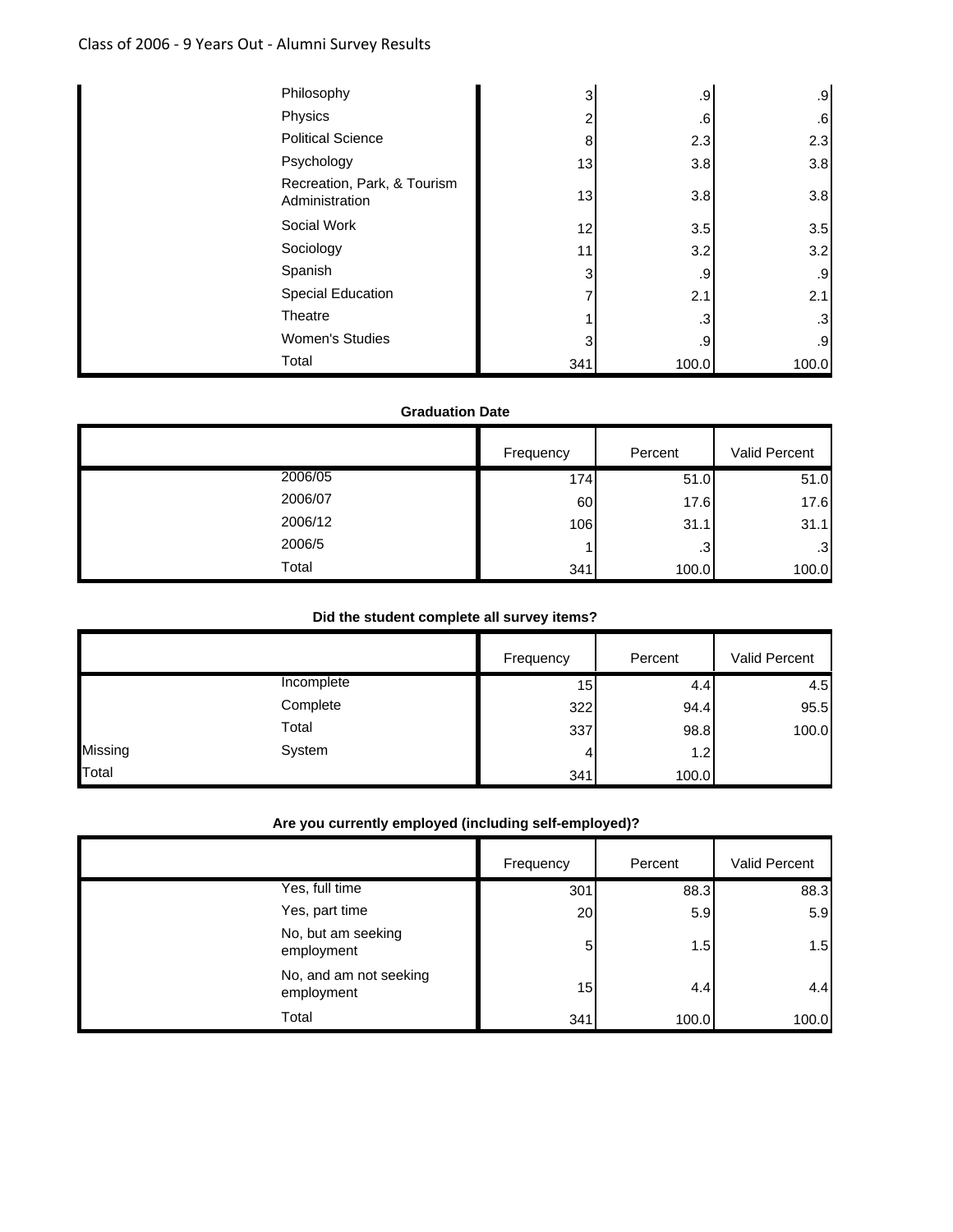|                |                                                 | Frequency      | Percent   | Valid Percent |
|----------------|-------------------------------------------------|----------------|-----------|---------------|
| practice       | Self-employed or private                        | 8              | 2.3       | 2.6           |
|                | Non-profit (non-government)                     | 30             | 8.8       | 9.7           |
|                | Other (please specify):                         | 8              | 2.3       | 2.6           |
|                | Business (industrial,<br>commercial or service) | 90             | 26.4      | 29.0          |
|                | Professional firm (e.g.,<br>engineering, law)   | 14             | 4.1       | 4.5           |
|                | College or university                           | 34             | 10.0      | 11.0          |
| school         | Public elementary/secondary                     | 46             | 13.5      | 14.8          |
| school         | Private elementary/secondary                    | $\overline{c}$ | $\cdot 6$ | .6            |
| clinic)        | Health agency (e.g., hospital,                  | 21             | 6.2       | 6.8           |
| government     | Federal, state, or local                        | 56             | 16.4      | 18.1          |
| Armed services |                                                 | 1              | $\cdot$ 3 | .3            |
| Valid Total    |                                                 | 310            | 90.9      | 100.0         |
| Missing        |                                                 | 31             | 9.1       |               |
| Total          |                                                 | 341            | 100.0     |               |

### **How would you classify your primary employer?**

### **How would you classify your primary employer?-TEXT**

|                                                                 | Frequency | Percent   | Valid Percent |
|-----------------------------------------------------------------|-----------|-----------|---------------|
|                                                                 |           |           |               |
| A homeless shelter.                                             |           | $\cdot$ 3 | 11.1          |
| Casino/Gaming                                                   |           | $\cdot$ 3 | 11.1          |
| <b>Contract Security</b>                                        |           | $\cdot$ 3 | 11.1          |
| grocery store                                                   |           | $\cdot$ 3 | 11.1          |
| Health & Wellness company-<br>full HRA services and<br>coaching |           | .3        | 11.1          |
| Heavy construction                                              |           | $\cdot$ 3 | 11.1          |
| Logistics                                                       |           | $\cdot$ 3 | 11.1          |
| Managed Health Care                                             |           | $\cdot$ 3 | 11.1          |
| Religious                                                       |           | .3        | 11.1          |
| Valid Total                                                     | 9         | 2.6       | 100.0         |
| Missing                                                         | 332       | 97.4      |               |
| Total                                                           | 341       | 100.0     |               |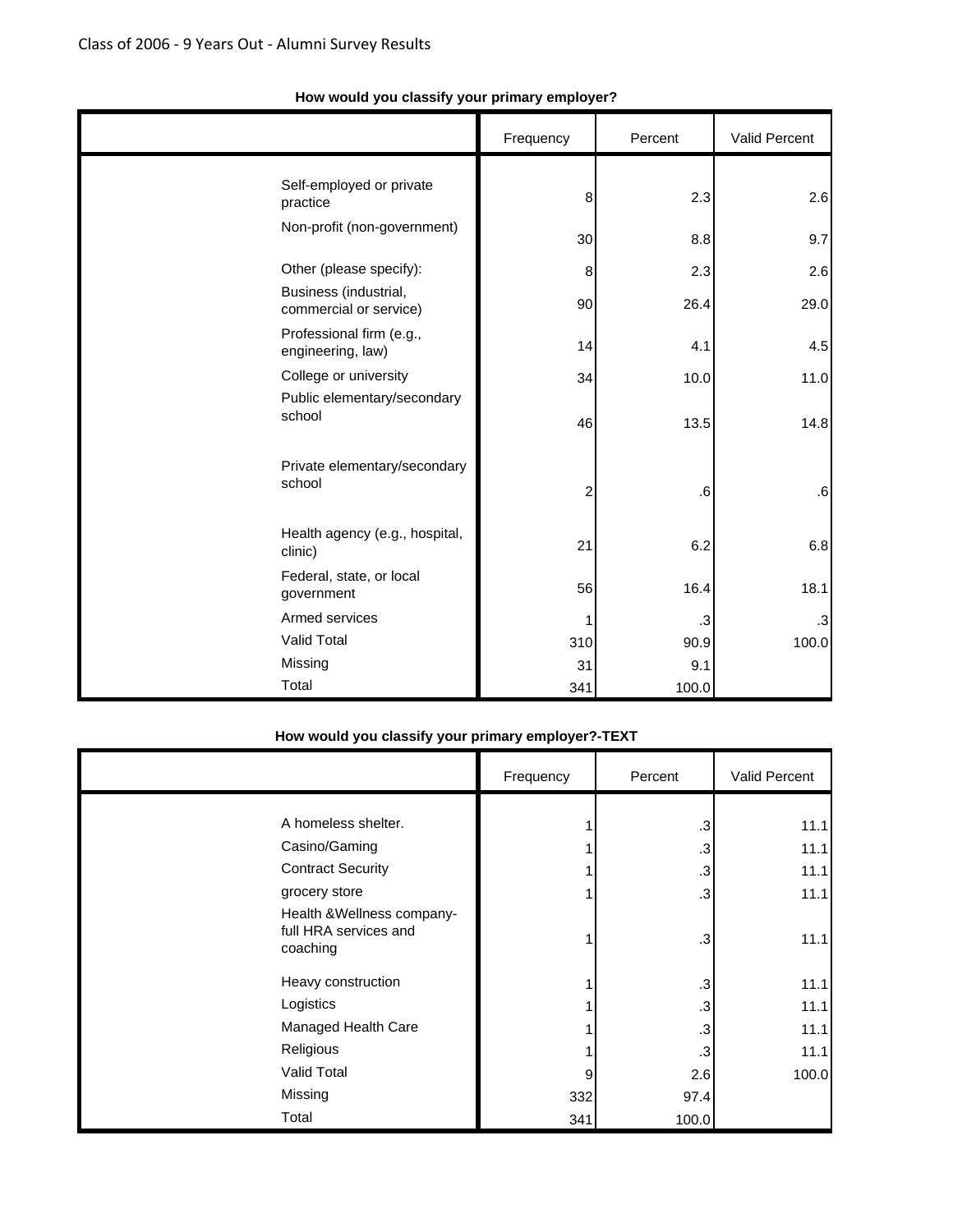|                       | Frequency | Percent | Valid Percent |
|-----------------------|-----------|---------|---------------|
|                       |           |         |               |
| Very satisfied        | 157       | 46.0    | 50.8          |
| Satisfied             | 97        | 28.4    | 31.4          |
| Somewhat satisfied    | 37        | 10.9    | 12.0          |
| Somewhat dissatisfied | 9         | 2.6     | 2.9           |
| <b>Dissatisfied</b>   | 6         | 1.8     | 1.9           |
| Very dissatisfied     | 3         | .9      | 1.0           |
| Valid Total           | 309       | 90.6    | 100.0         |
| Missing               | 32        | 9.4     |               |
| Total                 | 341       | 100.0   |               |

#### **How satisfied are you with your current job?**

### **How closely related is your current job to your bachelor's degree major?**

|                 | Frequency | Percent | Valid Percent |
|-----------------|-----------|---------|---------------|
|                 |           |         |               |
| Closely related | 139       | 40.8    | 45.0          |
| Related         | 87        | 25.5    | 28.2          |
| Unrelated       | 83        | 24.3    | 26.9          |
| Valid Total     | 309       | 90.6    | 100.0         |
| Missing         | 32        | 9.4     |               |
| Total           | 341       | 100.0   |               |

#### **If you marked unrelated, is this by choice?**

|             | Frequency | Percent | Valid Percent |
|-------------|-----------|---------|---------------|
| Yes         | 56        | 16.4    | 68.3          |
| No          | 26        | 7.6     | 31.7          |
| Valid Total | 82        | 24.0    | 100.0         |
| Missing     | 259       | 76.0    |               |
| Total       | 341       | 100.0   |               |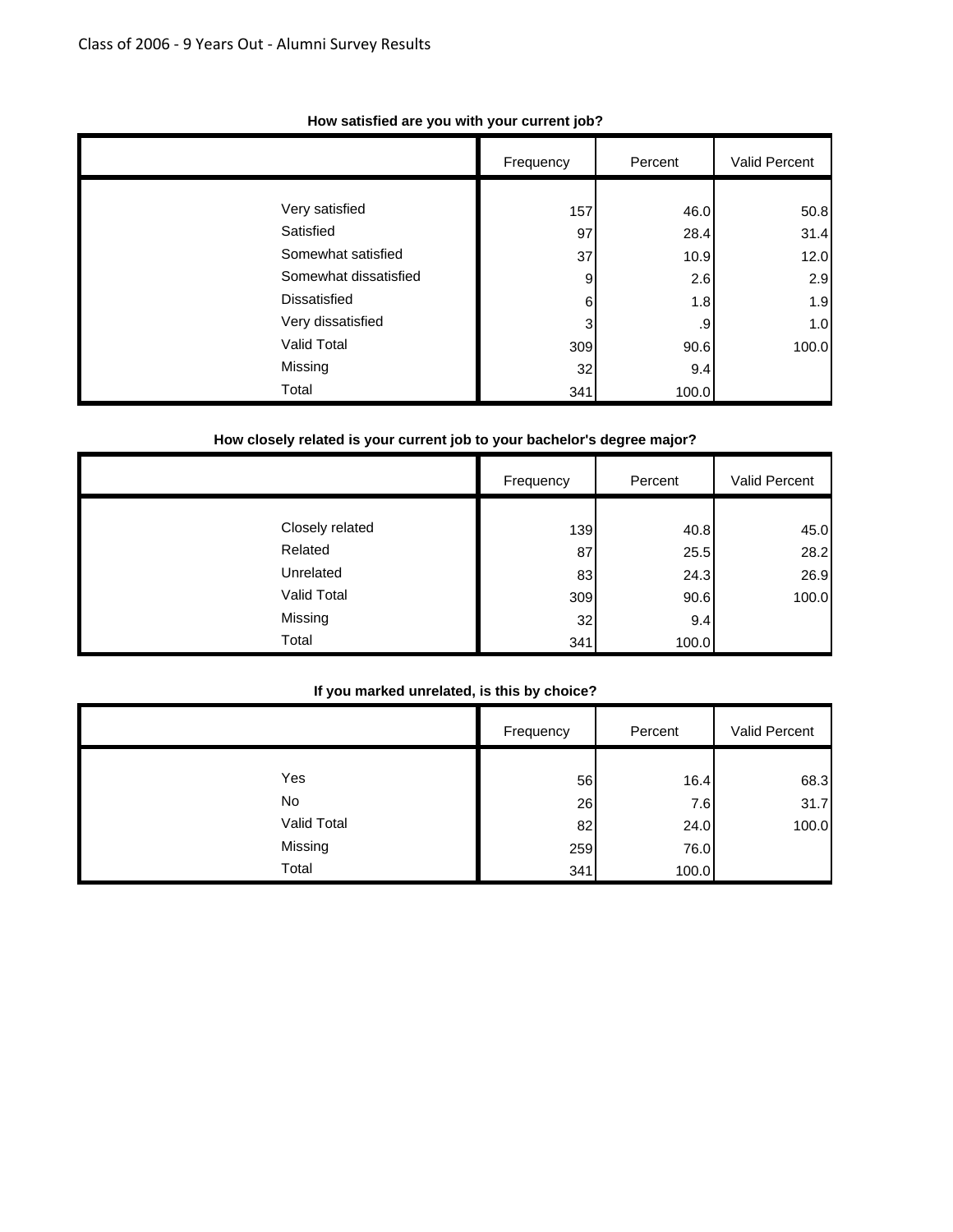|                                                                            | Frequency               | Percent | Valid Percent |
|----------------------------------------------------------------------------|-------------------------|---------|---------------|
| Management                                                                 | 57                      | 16.7    | 18.9          |
| Health: Doctors                                                            | $\mathbf{3}$            | $.9\,$  | 1.0           |
| Health: Registered Nurses                                                  | $\overline{\mathbf{4}}$ | 1.2     | 1.3           |
| Health: Therapists                                                         | 7                       | 2.1     | 2.3           |
| Health: Other Health<br>Practioners, Professionals,<br>and Support Workers | 5                       | 1.5     | 1.7           |
| Community and Social Service                                               | 27                      | 7.9     | 8.9           |
| Legal: Attorneys/Judges                                                    | 4                       | 1.2     | 1.3           |
| Legal: Legal Support Workers                                               |                         |         |               |
|                                                                            | 3                       | .9      | 1.0           |
| Education: Early Childhood<br><b>Teachers</b>                              | 5                       | 1.5     | 1.7           |
| <b>Education: Elementary School</b><br>Teachers                            | 7                       | 2.1     | 2.3           |
| <b>Education: Middle School</b><br>Teachers                                | 5                       | 1.5     | 1.7           |
| <b>Business Operations</b>                                                 | 30                      | 8.8     | 9.9           |
| <b>Education: Secondary School</b><br><b>Teachers</b>                      | 7                       | 2.1     | 2.3           |
| <b>Education: Special Education</b><br>Teachers                            | 11                      | 3.2     | 3.6           |
| Education: Other, except<br>Administrators:                                | 14                      | 4.1     | 4.6           |
| Arts and Design Workers                                                    | 2                       | .6      | .7            |
| Entertainers, Performers,<br>Sports and Related Workers                    | 1                       | $\cdot$ | .3            |
| Media and Communication<br>Workers                                         | 3                       | .9      | 1.0           |
| Sales                                                                      | 11                      | 3.2     | 3.6           |
| Office and Administration                                                  | $\overline{7}$          | 2.1     | 2.3           |
| <b>Protective Services</b>                                                 | 26                      | 7.6     | 8.6           |
| <b>Financial Specialists</b>                                               | 18                      | 5.3     | 6.0           |
| Food Preparation and Serving                                               | 1                       | .3      | $\cdot$ 3     |
| <b>Building and Grounds</b><br>Cleaning and Maintenance                    | 4                       | 1.2     | 1.3           |
| <b>Personal Care and Services</b>                                          | $\overline{\mathbf{c}}$ | .6      | .7            |
| Farming, Fishing, and Forestry                                             | $\overline{\mathbf{r}}$ | 1.2     | 1.3           |
| <b>Construction and Extractive</b>                                         | 1                       | $\cdot$ | $.3\,$        |

### **Please indicate on the list below your primary occupation.**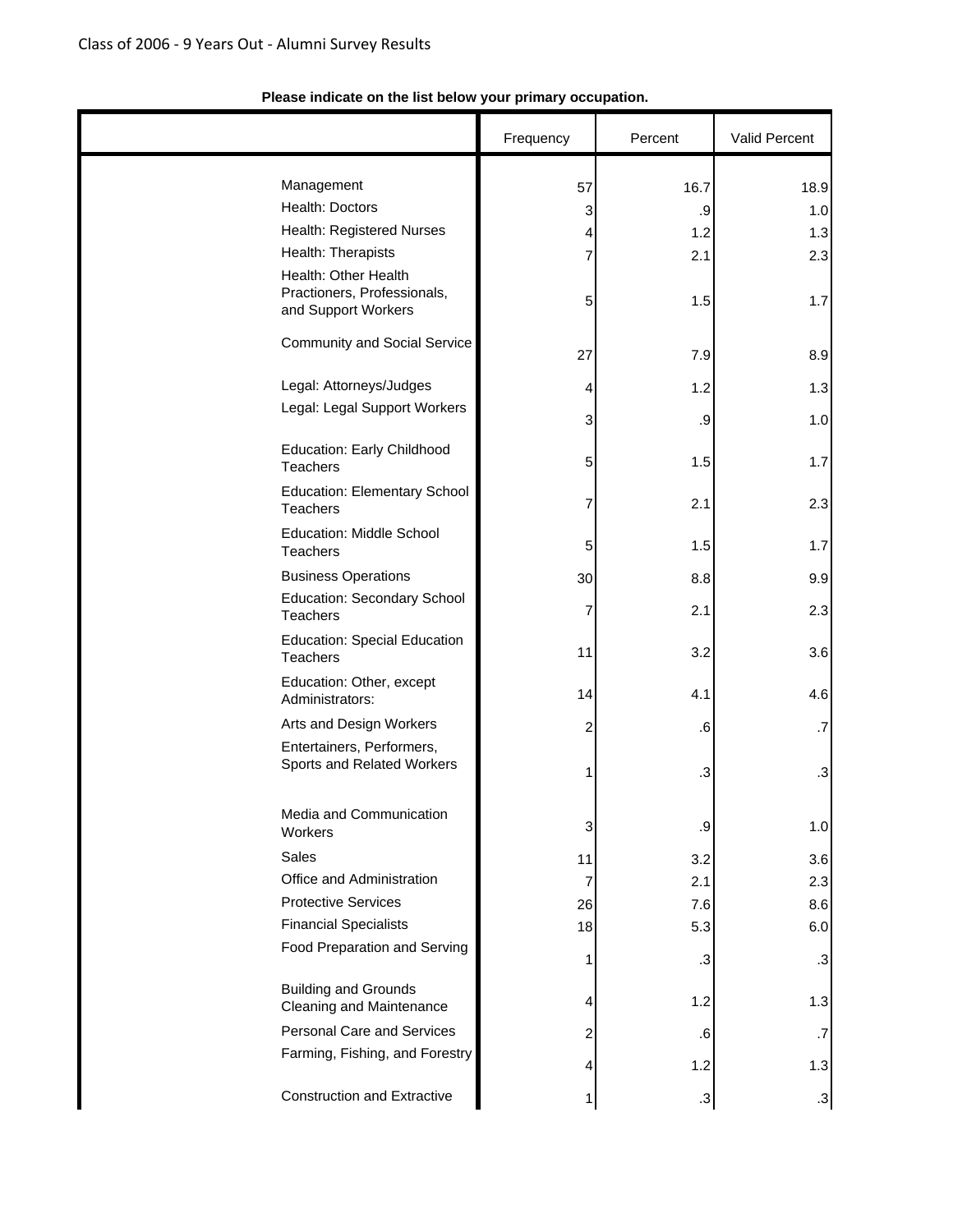## Class of 2006 ‐ 9 Years Out ‐ Alumni Survey Results

| Installation, Maintenance, and<br>Repair        | 2   | .6             | .7    |
|-------------------------------------------------|-----|----------------|-------|
| Production                                      |     | 3 <sup>1</sup> | .3    |
| <b>Transportation and Material</b><br>Moving    | 2   | .6             | .7    |
| Military                                        | 2   | .6             | .7    |
| <b>Computer Specialists</b>                     | 10  | 2.9            | 3.3   |
| <b>Engineers and Related</b><br>Technicians     | 8   | 2.3            | 2.6   |
| Life and Physical Scientists<br>and Technicians | 5   | 1.5            | 1.7   |
| <b>Social Scientists</b>                        | 3   | .9             | 1.0   |
| <b>Valid Total</b>                              | 302 | 88.6           | 100.0 |
| Missing                                         | 39  | 11.4           |       |
| Total                                           | 341 | 100.0          |       |

### **When did you secure your first job following receipt of your bachelor's degree?**

|                                      | Frequency | Percent | Valid Percent |
|--------------------------------------|-----------|---------|---------------|
| Held the same job while              |           |         |               |
| enrolled                             | 23        | 6.7     | 7.5           |
| Secured job by time of<br>graduation | 77        | 22.6    | 25.1          |
| Secured job after graduation         | 207       | 60.7    | 67.4          |
| <b>Valid Total</b>                   | 307       | 90.0    | 100.0         |
| Missing                              | 34        | 10.0    |               |
| Total                                | 341       | 100.0   |               |

#### **How many months after graduation did you secure employment?**

|                                 | Frequency | Percent | Valid Percent |
|---------------------------------|-----------|---------|---------------|
|                                 |           |         |               |
| Less than one month             | 38        | 11.1    | 18.4          |
| Between one and three<br>months | 47        | 13.8    | 22.8          |
| Between three and six months    | 35        | 10.3    | 17.0          |
| Between six and nine months     | 33        | 9.7     | 16.0          |
| More than nine months           | 53        | 15.5    | 25.7          |
| Valid Total                     | 206       | 60.4    | 100.0         |
| Missing                         | 135       | 39.6    |               |
| Total                           | 341       | 100.0   |               |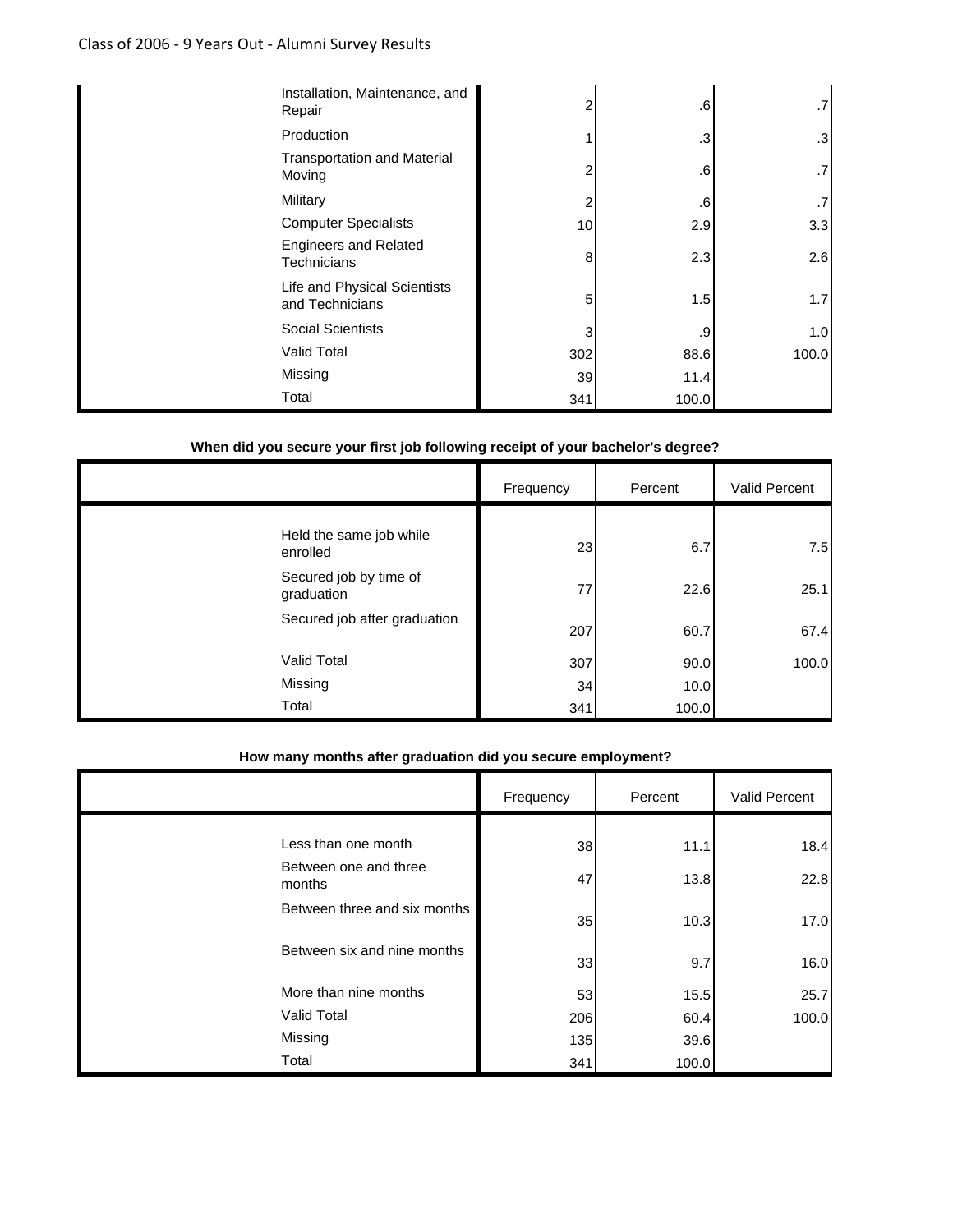|               | Frequency | Percent | Valid Percent |
|---------------|-----------|---------|---------------|
|               |           |         |               |
| One           | 69        | 20.2    | 22.5          |
| Two           | 87        | 25.5    | 28.4          |
| Three to six  | 136       | 39.9    | 44.4          |
| More than six | 14        | 4.1     | 4.6           |
| Valid Total   | 306       | 89.7    | 100.0         |
| Missing       | 35        | 10.3    |               |
| Total         | 341       | 100.0   |               |

#### **For how many different employers (companies, firms, agencies, schools, etc. not individual "bosses") have you worked since you earned your bachelor's degree?**

#### **In general, how well did your bachelor's degree prepare you for your present job?**

|              | Frequency | Percent | Valid Percent |
|--------------|-----------|---------|---------------|
|              |           |         |               |
| Very well    | 61        | 17.9    | 19.9          |
| Well         | 107       | 31.4    | 35.0          |
| Adequately   | 105       | 30.8    | 34.3          |
| Inadequately | 20        | 5.9     | 6.5           |
| Poorly       | 8         | 2.3     | 2.6           |
| Very poorly  | 5         | 1.5     | 1.6           |
| Valid Total  | 306       | 89.7    | 100.0         |
| Missing      | 35        | 10.3    |               |
| Total        | 341       | 100.0   |               |

#### **Have you enrolled in a college or university since earning your bachelor's degree?**

|                | Frequency | Percent | Valid Percent |
|----------------|-----------|---------|---------------|
|                |           |         |               |
| Yes, full-time | 91        | 26.7    | 28.0          |
| Yes, part-time | 76        | 22.3    | 23.4          |
| No             | 158       | 46.3    | 48.6          |
| Valid Total    | 325       | 95.3    | 100.0         |
| Missing        | 16        | 4.7     |               |
| Total          | 341       | 100.0   |               |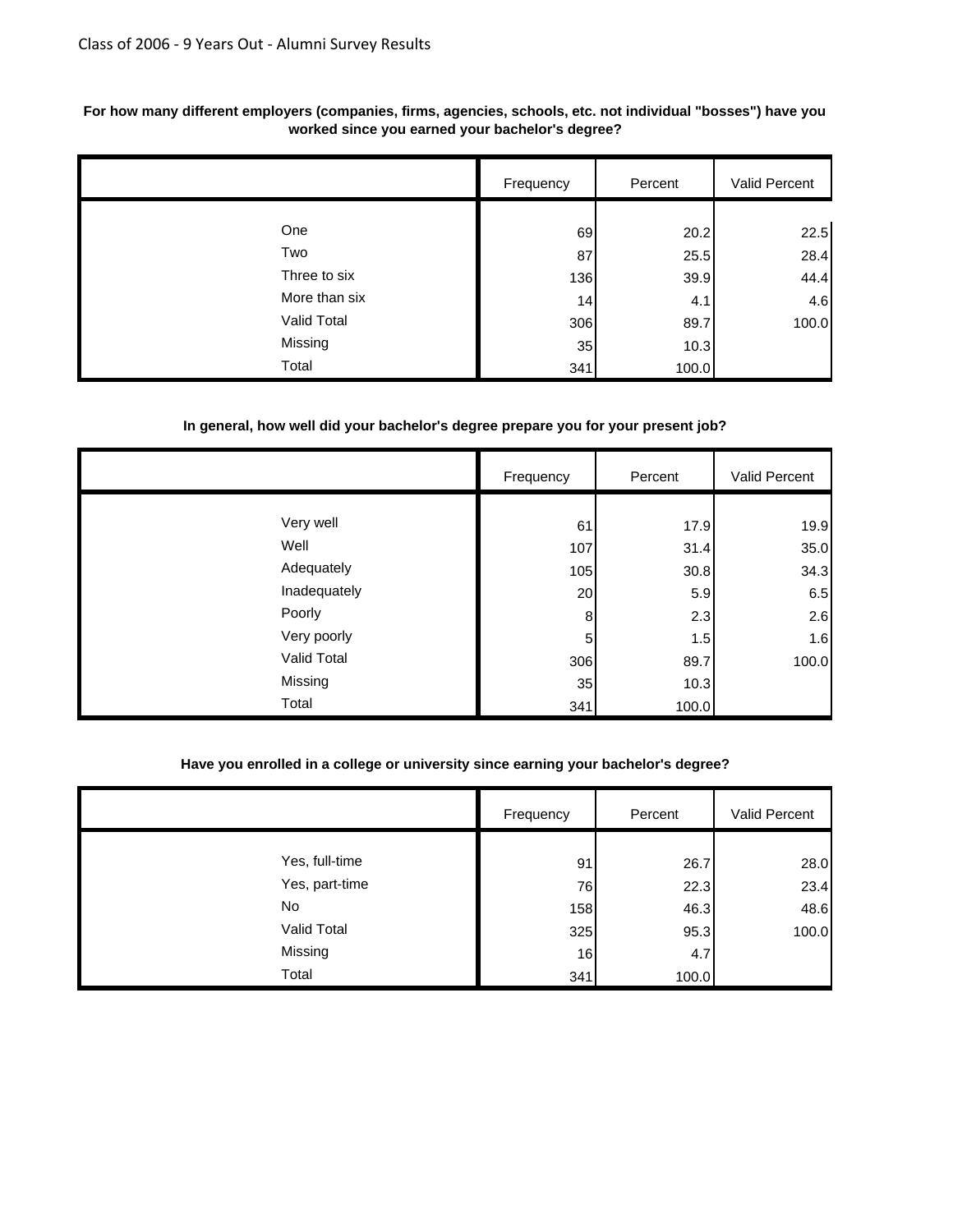|             | Frequency | Percent | Valid Percent |
|-------------|-----------|---------|---------------|
| Yes         | 147       | 43.1    | 88.0          |
| No          | 20        | 5.9     | 12.0          |
| Valid Total | 167       | 49.0    | 100.0         |
| Missing     | 174       | 51.0    |               |
| Total       | 341       | 100.0   |               |

#### **Are you pursuing (or have you completed) an additional degree since earning your bachelor's?**

#### **If you are pursuing (or have completed) another degree, please indicate which degree below.**

|                                                                                       | Frequency | Percent           | Valid Percent |
|---------------------------------------------------------------------------------------|-----------|-------------------|---------------|
|                                                                                       |           |                   |               |
| Associate's                                                                           | 3         | .9                | 2.0           |
| Other, please specify                                                                 | 10        | 2.9               | 6.8           |
| Second Bachelor's                                                                     | 6         | 1.8               | 4.1           |
| Academic Master's (MA, MS,<br>Med, etc.)                                              | 77        | 22.6              | 52.4          |
| Professional Master's (MBA,<br>MSW, MFA, MPA, etc.) or<br><b>Education Specialist</b> | 39        | 11.4              | 26.5          |
| Health Professional (dentistry,<br>pharmacy, podiatry, optometry,<br>etc)             | 3         | .9                | 2.0           |
| Theology/Divinity                                                                     |           | $\boldsymbol{.3}$ | .7            |
| Law (LLB, JD)                                                                         | 4         | 1.2               | 2.7           |
| Doctorate (PhD, EdD, DA,<br>DBA, etc.)                                                | 4         | 1.2               | 2.7           |
| Valid Total                                                                           | 147       | 43.1              | 100.0         |
| Missing                                                                               | 194       | 56.9              |               |
| Total                                                                                 | 341       | 100.0             |               |

### **If you are pursuing (or have completed) another degree, please indicate which degree below.-TEXT**

|                                                    | Frequency | Percent | Valid Percent |
|----------------------------------------------------|-----------|---------|---------------|
|                                                    |           |         |               |
| Counseling                                         |           | .3      | 8.3           |
| Culinary                                           |           | .3      | 8.3           |
| <b>Emergency Medical</b><br>Technician             |           | .3      | 8.3           |
| I have earned a masters and<br>am working on a PhD |           | $.3\,$  | 8.3           |
| <b>M.S. &amp; MPA</b>                              |           | .3      | 8.3           |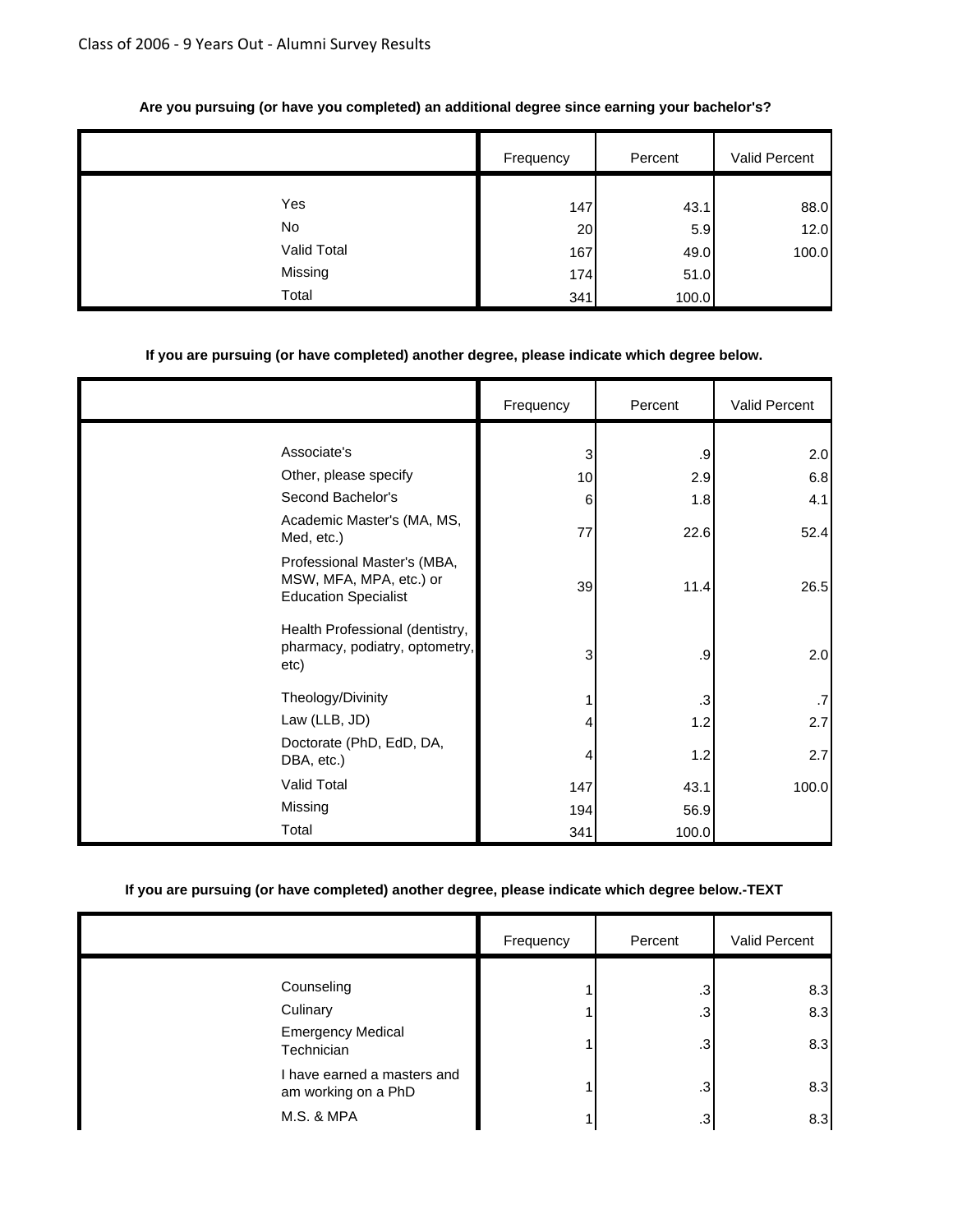### Class of 2006 ‐ 9 Years Out ‐ Alumni Survey Results

| Master in Info Technology                                                                            |     | .3    | 8.3   |
|------------------------------------------------------------------------------------------------------|-----|-------|-------|
| Master's degree in Teaching<br>earned in 2009. Currently<br>enrolled for a Master's in<br>Counseling |     | .3    | 8.3   |
| Paralegal Certificate (PBC)                                                                          |     | .3    | 8.3   |
| <b>Registered Dental Assistant</b><br>(RDA)                                                          |     | .3    | 8.3   |
| <b>Teaching Certificate</b>                                                                          | 2   | .6    | 16.7  |
| Veterinarian DVM                                                                                     |     | .3    | 8.3   |
| <b>Valid Total</b>                                                                                   | 12  | 3.5   | 100.0 |
| Missing                                                                                              | 329 | 96.5  |       |
| Total                                                                                                | 341 | 100.0 |       |

#### **In general, how well did your bachelor's degree prepare you for your additional degree program?**

|              | Frequency | Percent | Valid Percent |
|--------------|-----------|---------|---------------|
|              |           |         |               |
| Very well    | 57        | 16.7    | 38.3          |
| Well         | 45        | 13.2    | 30.2          |
| Adequately   | 42        | 12.3    | 28.2          |
| Inadequately | 4         | 1.2     | 2.7           |
| Very poorly  |           | .3      | .7            |
| Valid Total  | 149       | 43.7    | 100.0         |
| Missing      | 192       | 56.3    |               |
| Total        | 341       | 100.0   |               |

#### **What is your present attitude toward the University (campus)?**

|                   | Frequency | Percent         | <b>Valid Percent</b> |
|-------------------|-----------|-----------------|----------------------|
|                   |           |                 |                      |
| Strongly positive | 138       | 40.5            | 42.7                 |
| Positive          | 145       | 42.5            | 44.9                 |
| Somewhat positive | 23        | 6.7             | 7.1                  |
| Somewhat negative | 13        | 3.8             | 4.0                  |
| Negative          | 2         | .6 <sup>1</sup> | .6                   |
| Strongly negative | ົ         | .6              | .6                   |
| Valid Total       | 323       | 94.7            | 100.0                |
| Missing           | 18        | 5.3             |                      |
| Total             | 341       | 100.0           |                      |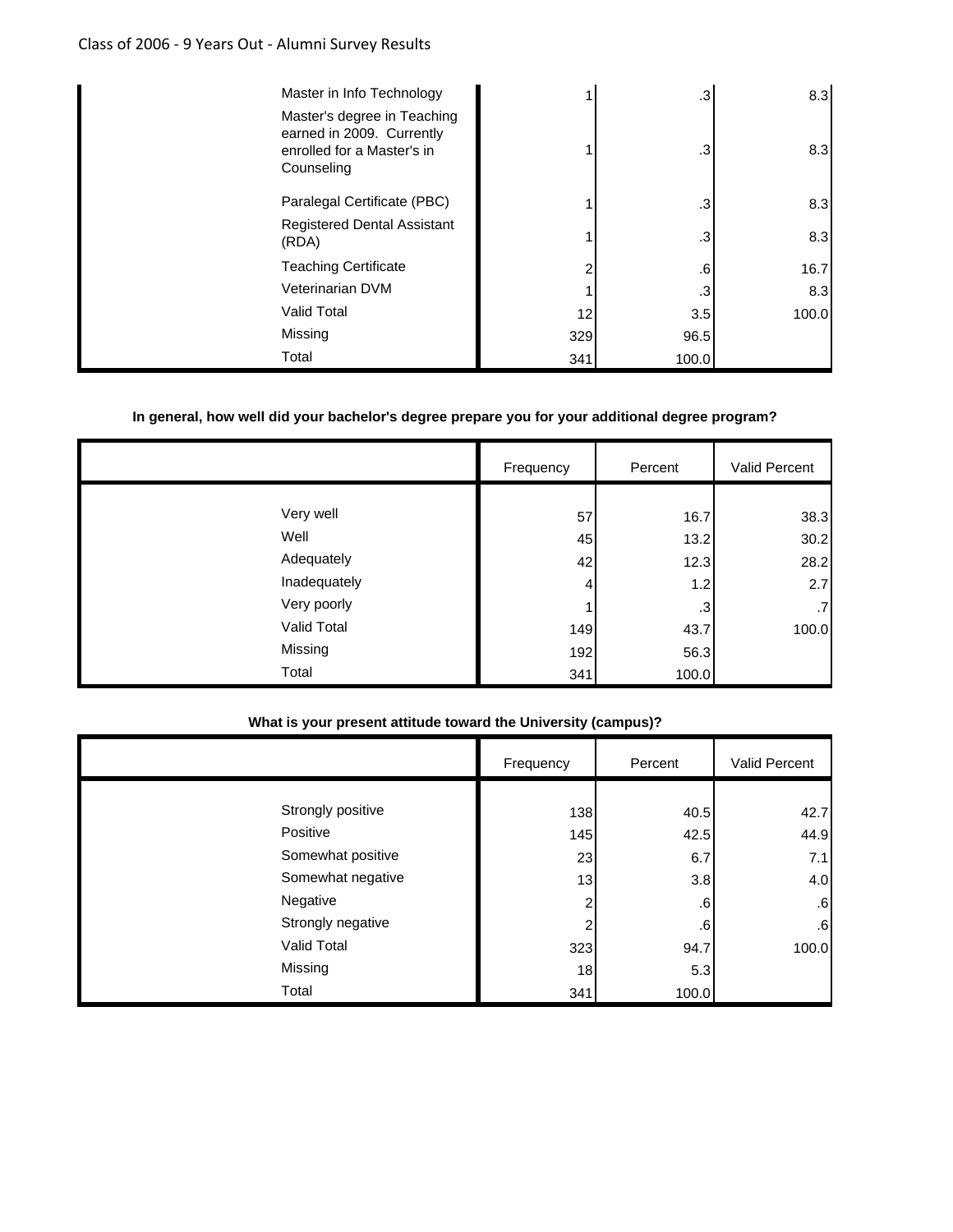|                   | Frequency | Percent | Valid Percent |
|-------------------|-----------|---------|---------------|
|                   |           |         |               |
| Strongly positive | 111       | 32.6    | 34.4          |
| Positive          | 135       | 39.6    | 41.8          |
| Somewhat positive | 41        | 12.0    | 12.7          |
| Somewhat negative | 23        | 6.7     | 7.1           |
| Negative          | 7         | 2.1     | 2.2           |
| Strongly negative | 6         | 1.8     | 1.9           |
| Valid Total       | 323       | 94.7    | 100.0         |
| Missing           | 18        | 5.3     |               |
| Total             | 341       | 100.0   |               |

#### **What is your present attitude toward your bachelor's degree major?**

#### **If you could start over, would you attend WIU?**

|                                    | Frequency | Percent     | Valid Percent |
|------------------------------------|-----------|-------------|---------------|
| Yes<br>No, a different institution | 282<br>32 | 82.7<br>9.4 | 87.6<br>9.9   |
| No, would not attend college       | 8         | 2.3         | 2.5           |
| <b>Valid Total</b><br>Missing      | 322<br>19 | 94.4<br>5.6 | 100.0         |
| Total                              | 341       | 100.0       |               |

#### **If you could start over (assuming that you would attend college), would you elect the same major?**

|                               | Frequency | Percent | Valid Percent |
|-------------------------------|-----------|---------|---------------|
|                               |           |         |               |
| Yes                           | 168       | 49.3    | 52.2          |
| No, a related major           | 57        | 16.7    | 17.7          |
| No, a totally different major | 97        | 28.4    | 30.1          |
| Valid Total                   | 322       | 94.4    | 100.0         |
| Missing                       | 19        | 5.6     |               |
| Total                         | 341       | 100.0   |               |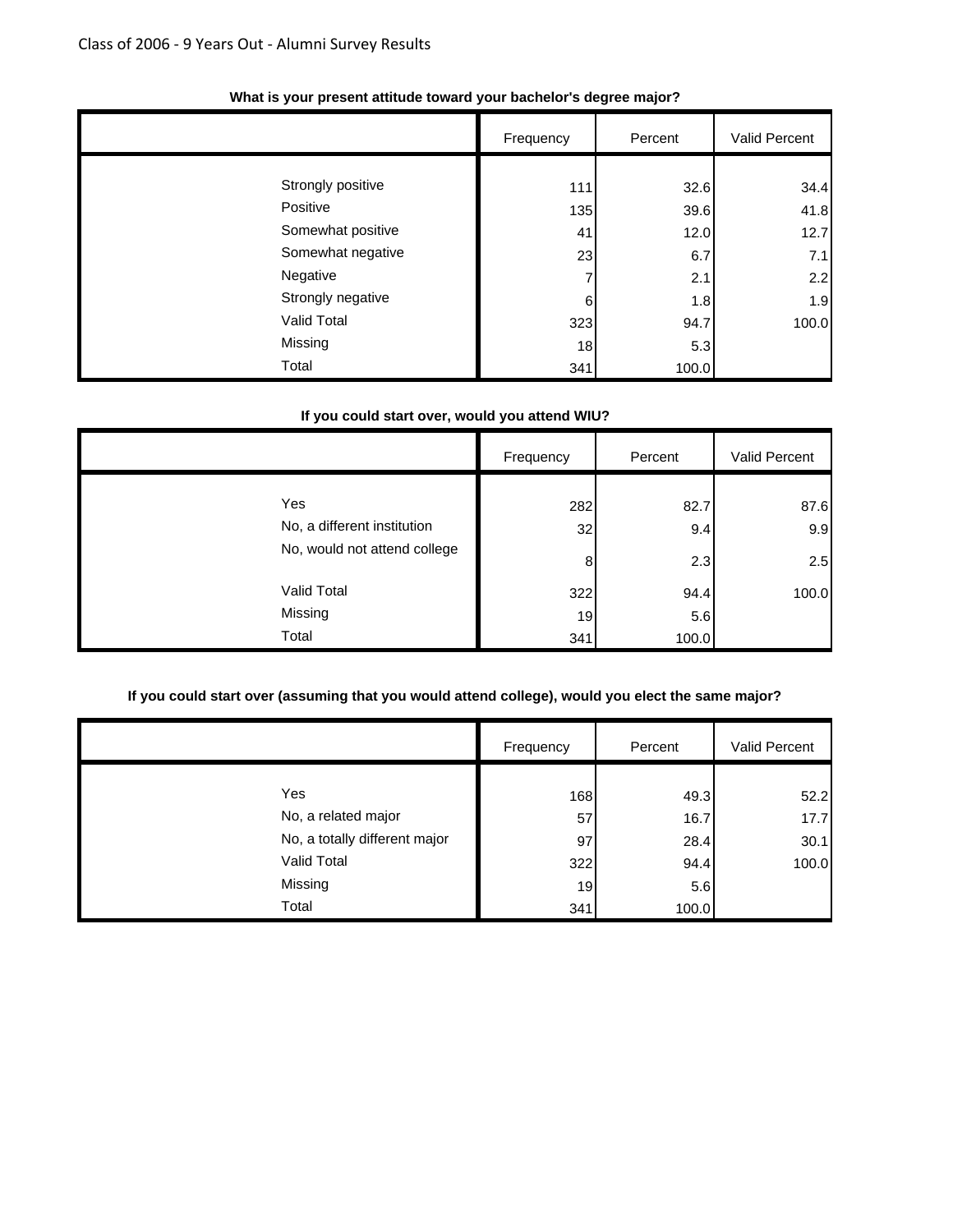|                   | Frequency | Percent | Valid Percent |
|-------------------|-----------|---------|---------------|
|                   |           |         |               |
| Strongly disagree | 22        | 6.5     | 6.8           |
| Disagree          | 3         | .9      | .9            |
| Slightly disagree | 8         | 2.3     | 2.5           |
| Slightly agree    | 25        | 7.3     | 7.7           |
| Agree             | 131       | 38.4    | 40.6          |
| Strongly agree    | 134       | 39.3    | 41.5          |
| Valid Total       | 323       | 94.7    | 100.0         |
| Missing           | 18        | 5.3     |               |
| Total             | 341       | 100.0   |               |

#### **I would recommend WIU to a prospective student.**

#### **Considering my circumstances, I am satisfied with the amount of time it took me to complete my de...**

|                   | Frequency | Percent | Valid Percent |
|-------------------|-----------|---------|---------------|
|                   |           |         |               |
| Strongly disagree | 11        | 3.2     | 3.4           |
| Disagree          |           | 2.1     | 2.2           |
| Slightly disagree | 6         | 1.8     | 1.9           |
| Slightly agree    | 12        | 3.5     | 3.7           |
| Agree             | 153       | 44.9    | 47.4          |
| Strongly agree    | 134       | 39.3    | 41.5          |
| Valid Total       | 323       | 94.7    | 100.0         |
| Missing           | 18        | 5.3     |               |
| Total             | 341       | 100.0   |               |

### **I believe my degree from WIU represents a good value for the investment I made.**

|                   | Frequency | Percent | Valid Percent |
|-------------------|-----------|---------|---------------|
|                   |           |         |               |
| Strongly disagree | 15        | 4.4     | 4.6           |
| Disagree          | 7         | 2.1     | 2.2           |
| Slightly disagree | 10        | 2.9     | 3.1           |
| Slightly agree    | 32        | 9.4     | 9.9           |
| Agree             | 138       | 40.5    | 42.7          |
| Strongly agree    | 121       | 35.5    | 37.5          |
| Valid Total       | 323       | 94.7    | 100.0         |
| Missing           | 18        | 5.3     |               |
| Total             | 341       | 100.0   |               |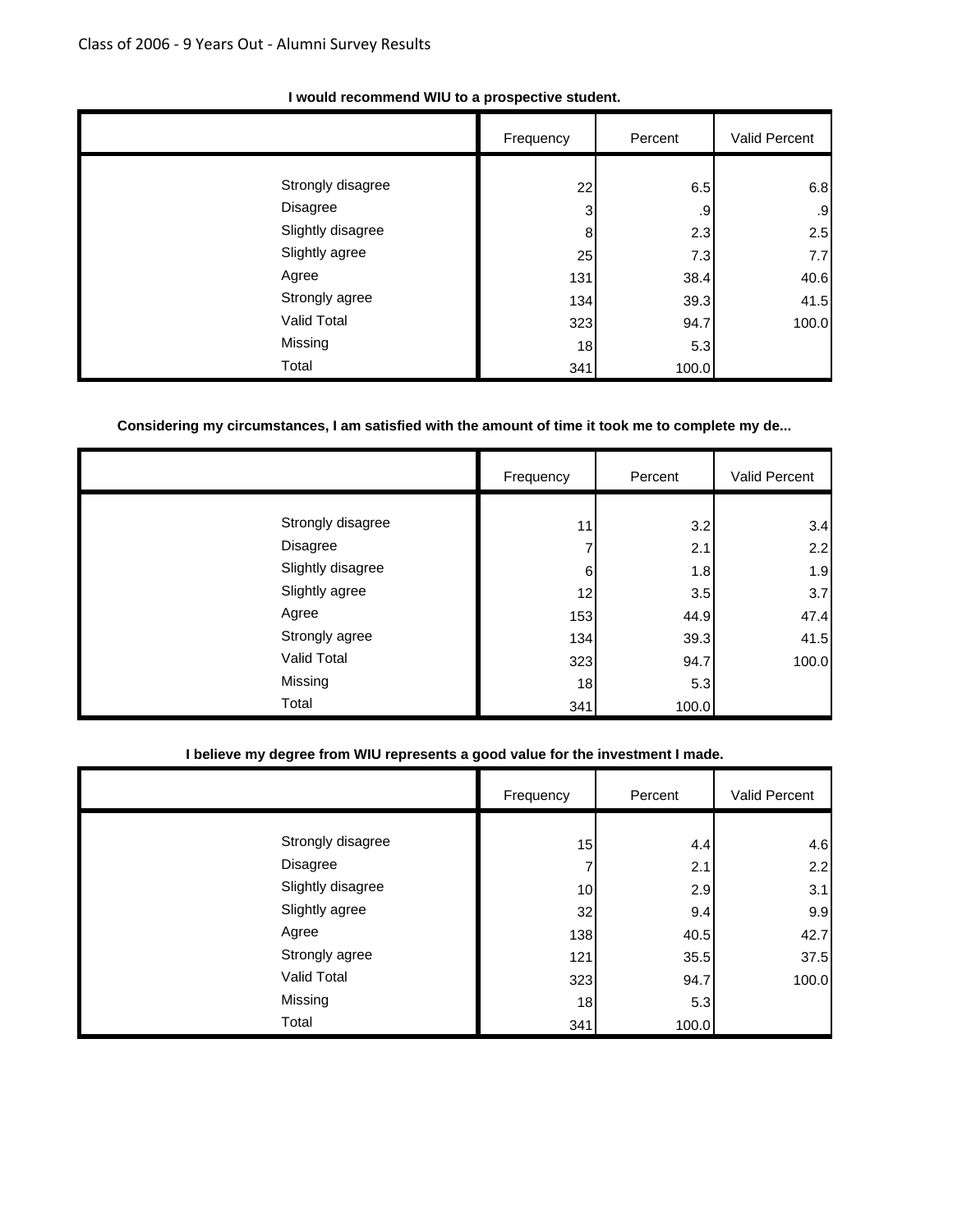|                          | Frequency | Percent | Valid Percent |
|--------------------------|-----------|---------|---------------|
|                          |           |         |               |
| <b>Extremely Helpful</b> | 41        | 12.0    | 12.9          |
| Very Helpful             | 80        | 23.5    | 25.2          |
| Moderately Helpful       | 92        | 27.0    | 28.9          |
| <b>Slightly Helpful</b>  | 73        | 21.4    | 23.0          |
| Not Helpful              | 32        | 9.4     | 10.1          |
| Valid Total              | 318       | 93.3    | 100.0         |
| Missing                  | 23        | 6.7     |               |
| Total                    | 341       | 100.0   |               |

#### **Listed below are some abilities often mentioned as important for personal and professional succes...-... successfully transitioning you to college? (i.e., first year experience)**

#### **Listed below are some abilities often mentioned as important for personal and professional succes...-... helping you acquire skills for academic achievement?**

|                          | Frequency       | Percent | Valid Percent |
|--------------------------|-----------------|---------|---------------|
|                          |                 |         |               |
| <b>Extremely Helpful</b> | 30 <sup>°</sup> | 8.8     | 9.3           |
| Very Helpful             | 101             | 29.6    | 31.3          |
| Moderately Helpful       | 79              | 23.2    | 24.5          |
| <b>Slightly Helpful</b>  | 86              | 25.2    | 26.6          |
| Not Helpful              | 27              | 7.9     | 8.4           |
| Valid Total              | 323             | 94.7    | 100.0         |
| Missing                  | 18              | 5.3     |               |
| Total                    | 341             | 100.0   |               |

**Listed below are some abilities often mentioned as important for personal and professional succes...-... helping you to better develop your ability to communicate effectively in both oral and written forms?**

|                          | Frequency | Percent | Valid Percent |
|--------------------------|-----------|---------|---------------|
|                          |           |         |               |
| <b>Extremely Helpful</b> | 48        | 14.1    | 14.8          |
| Very Helpful             | 97        | 28.4    | 29.8          |
| Moderately Helpful       | 65        | 19.1    | 20.0          |
| <b>Slightly Helpful</b>  | 72        | 21.1    | 22.2          |
| Not Helpful              | 43        | 12.6    | 13.2          |
| Valid Total              | 325       | 95.3    | 100.0         |
| Missing                  | 16        | 4.7     |               |
| Total                    | 341       | 100.0   |               |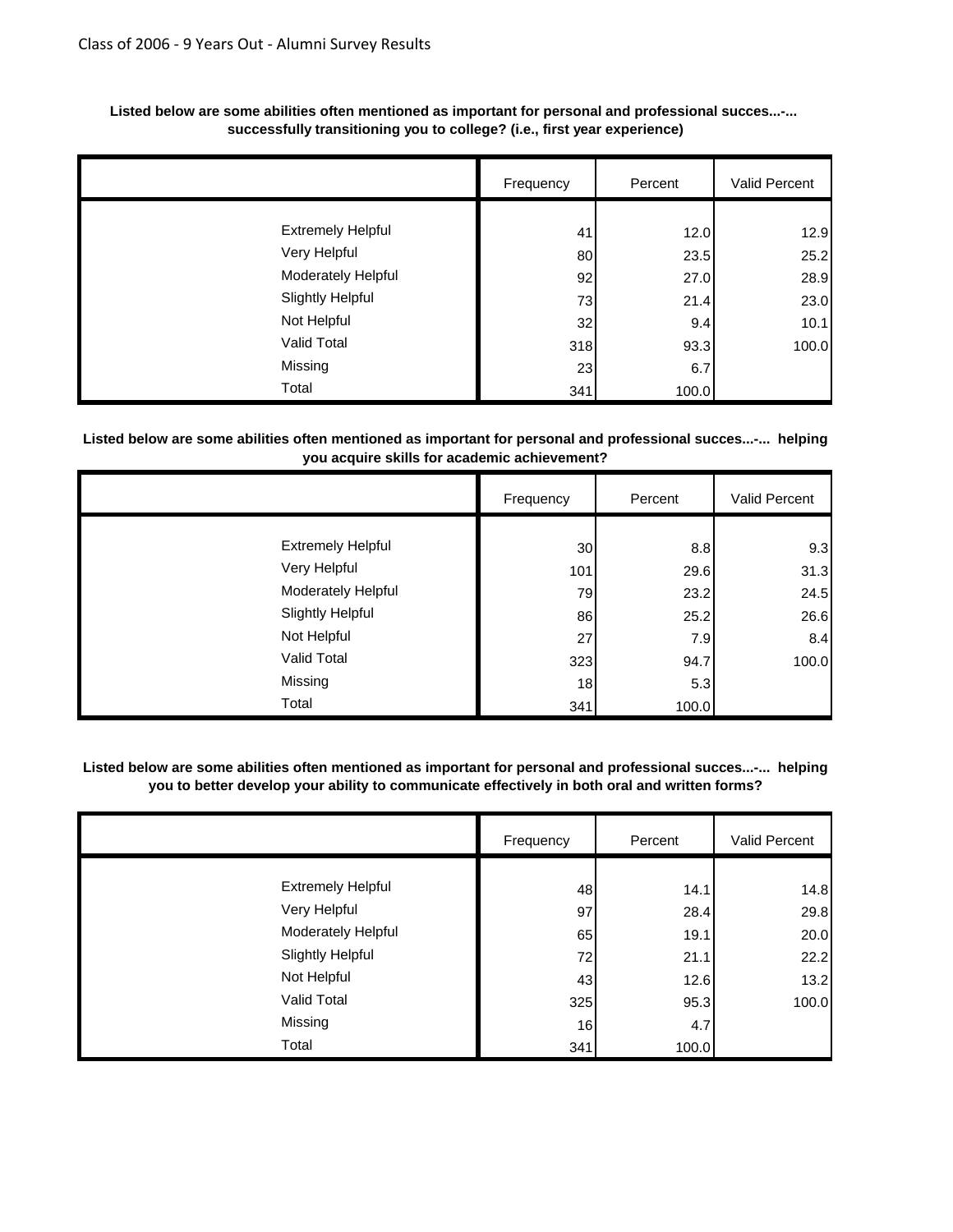|                          | Frequency | Percent | Valid Percent |
|--------------------------|-----------|---------|---------------|
|                          |           |         |               |
| <b>Extremely Helpful</b> | 52        | 15.2    | 16.1          |
| Very Helpful             | 89        | 26.1    | 27.6          |
| Moderately Helpful       | 63        | 18.5    | 19.5          |
| <b>Slightly Helpful</b>  | 79        | 23.2    | 24.5          |
| Not Helpful              | 40        | 11.7    | 12.4          |
| Valid Total              | 323       | 94.7    | 100.0         |
| Missing                  | 18        | 5.3     |               |
| Total                    | 341       | 100.0   |               |

#### **Listed below are some abilities often mentioned as important for personal and professional succes...-... helping you to better develop your critical thinking ability?**

#### **Listed below are some abilities often mentioned as important for personal and professional succes...-... helping you to better develop your sense of ethics?**

|                          | Frequency | Percent | Valid Percent |
|--------------------------|-----------|---------|---------------|
|                          |           |         |               |
| <b>Extremely Helpful</b> | 48        | 14.1    | 14.9          |
| Very Helpful             | 72        | 21.1    | 22.4          |
| Moderately Helpful       | 96        | 28.2    | 29.8          |
| <b>Slightly Helpful</b>  | 74        | 21.7    | 23.0          |
| Not Helpful              | 32        | 9.4     | 9.9           |
| Valid Total              | 322       | 94.4    | 100.0         |
| Missing                  | 19        | 5.6     |               |
| Total                    | 341       | 100.0   |               |

### **Listed below are some abilities often mentioned as important for personal and professional succes...-...**

 **contributing to a greater understanding of people with different backgrounds, habits, values, appearances and abilities?**

|                          | Frequency | Percent | Valid Percent |
|--------------------------|-----------|---------|---------------|
|                          |           |         |               |
| <b>Extremely Helpful</b> | 45        | 13.2    | 13.9          |
| Very Helpful             | 91        | 26.7    | 28.2          |
| Moderately Helpful       | 72        | 21.1    | 22.3          |
| <b>Slightly Helpful</b>  | 68        | 19.9    | 21.1          |
| Not Helpful              | 47        | 13.8    | 14.6          |
| Valid Total              | 323       | 94.7    | 100.0         |
| Missing                  | 18        | 5.3     |               |
| Total                    | 341       | 100.0   |               |